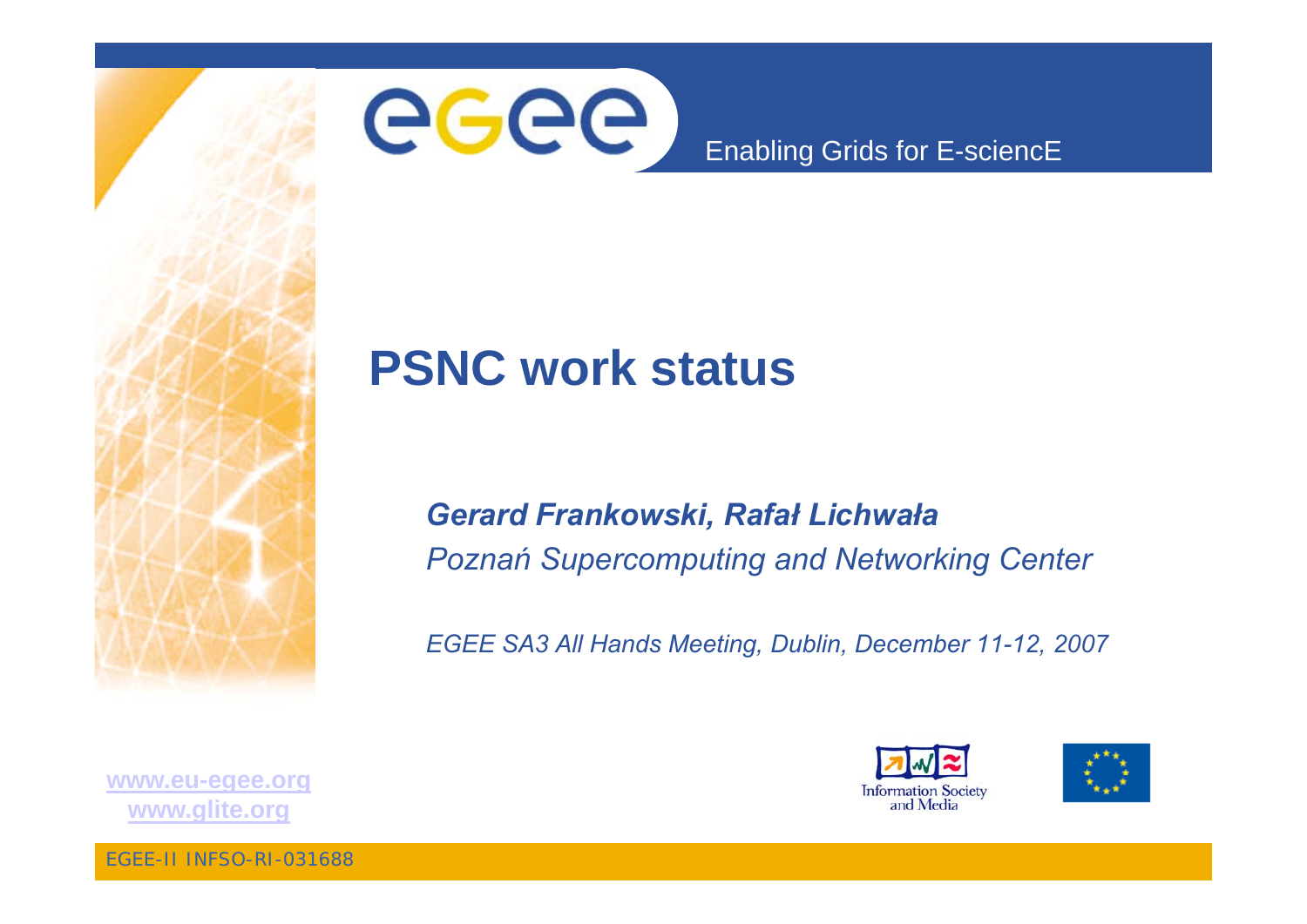

#### Enabling Grids for E-sciencE

## **Security**

#### Gerard Frankowski, Błażej Miga, Tomasz **Nowocień Poznan Supercomputing and Networking Center**

SA3 All Hands Meeting, Dublin, December 2007





www.eu-egee.org www.glite.org

**EGEE-II INFSO-RI-031688**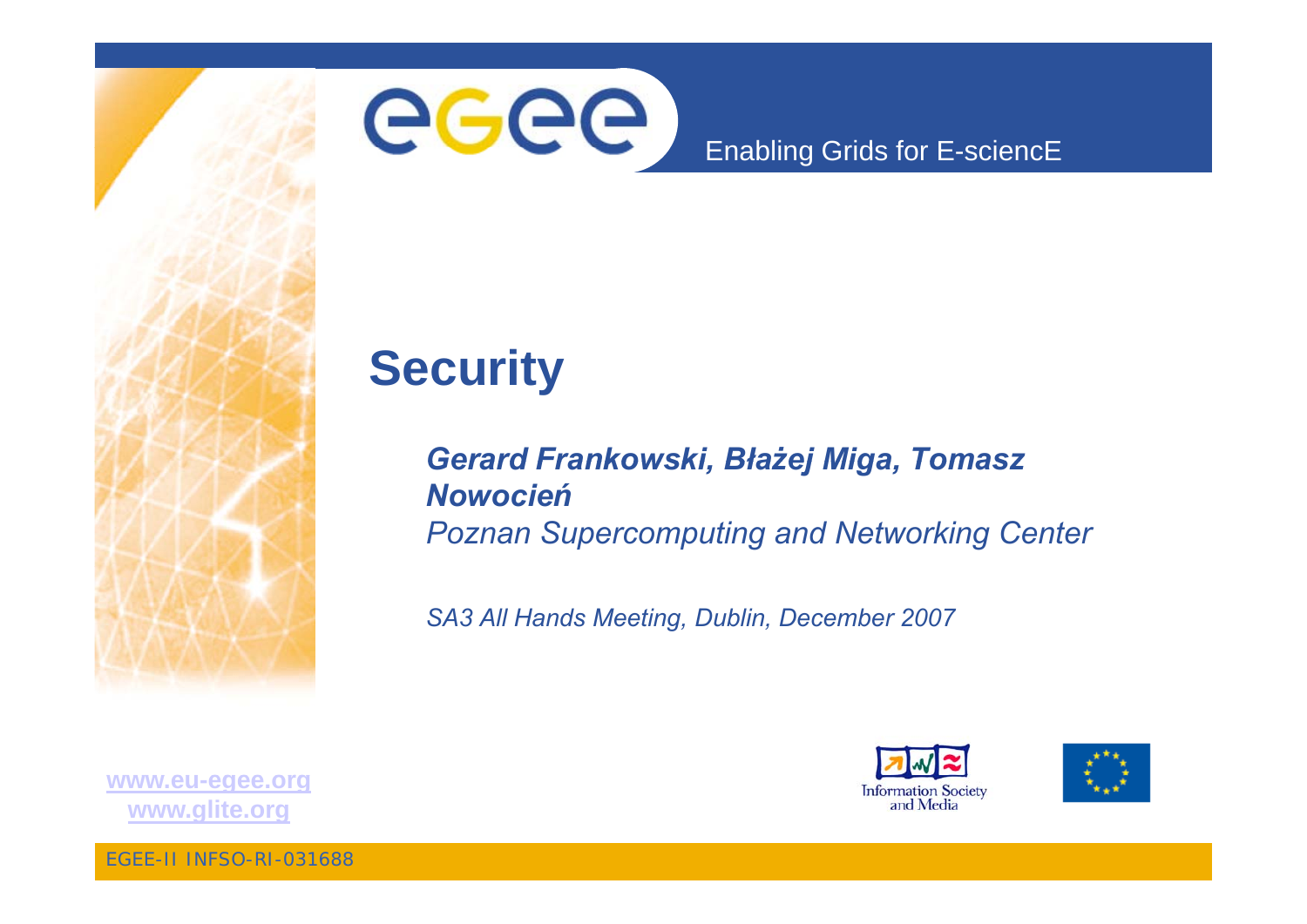

- $\bullet$  RGMA - Relational-Grid Monitoring Architecture
	- $-$  R-GMA is one of the monitoring components that collects and publishes information for further queries, taking into account the dynamic nature of the Grid. As an example a request/ resource broker needs information updated to at most the last 10 seconds to be able to distribute/recover the work load in an efficient way.
	- org.glite.server-servlet component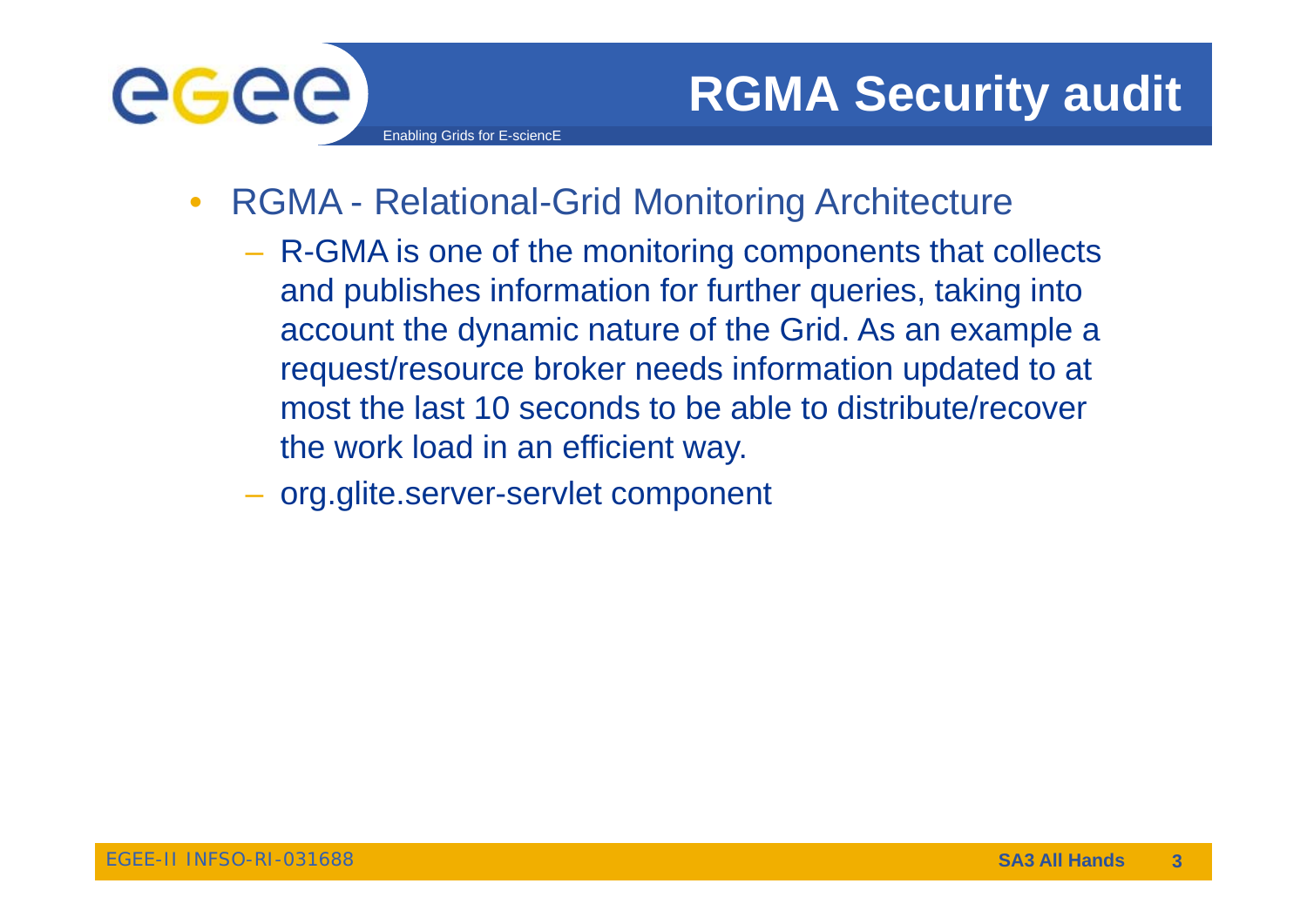

# **RGMA Security audit**

- $\bullet$  **Testbed specification**
	- **Hardware:**
		- **IBM ThinkPad T23 (256MB RAM, Mobile Intel® Pentium® III CPU – M 1133MHz)**
	- **Software:**
		- **Linux Gentoo – kernel 2.6.17-gentoo-r8**
		- **Gcc version: 4.1.1**
		- **Globus 4.0.1-VDT-1.3.10**
		- $\mathbb{R}^n$ **Openssl 0.9.7j**
		- **Tomcat 5.0.27-r6**
		- П **Mysql Ver 14.12 Distrib 5.0.27**
		- **glite-RGMA-server-servl t <sup>e</sup> -5.0.43-1.noarch.rpm**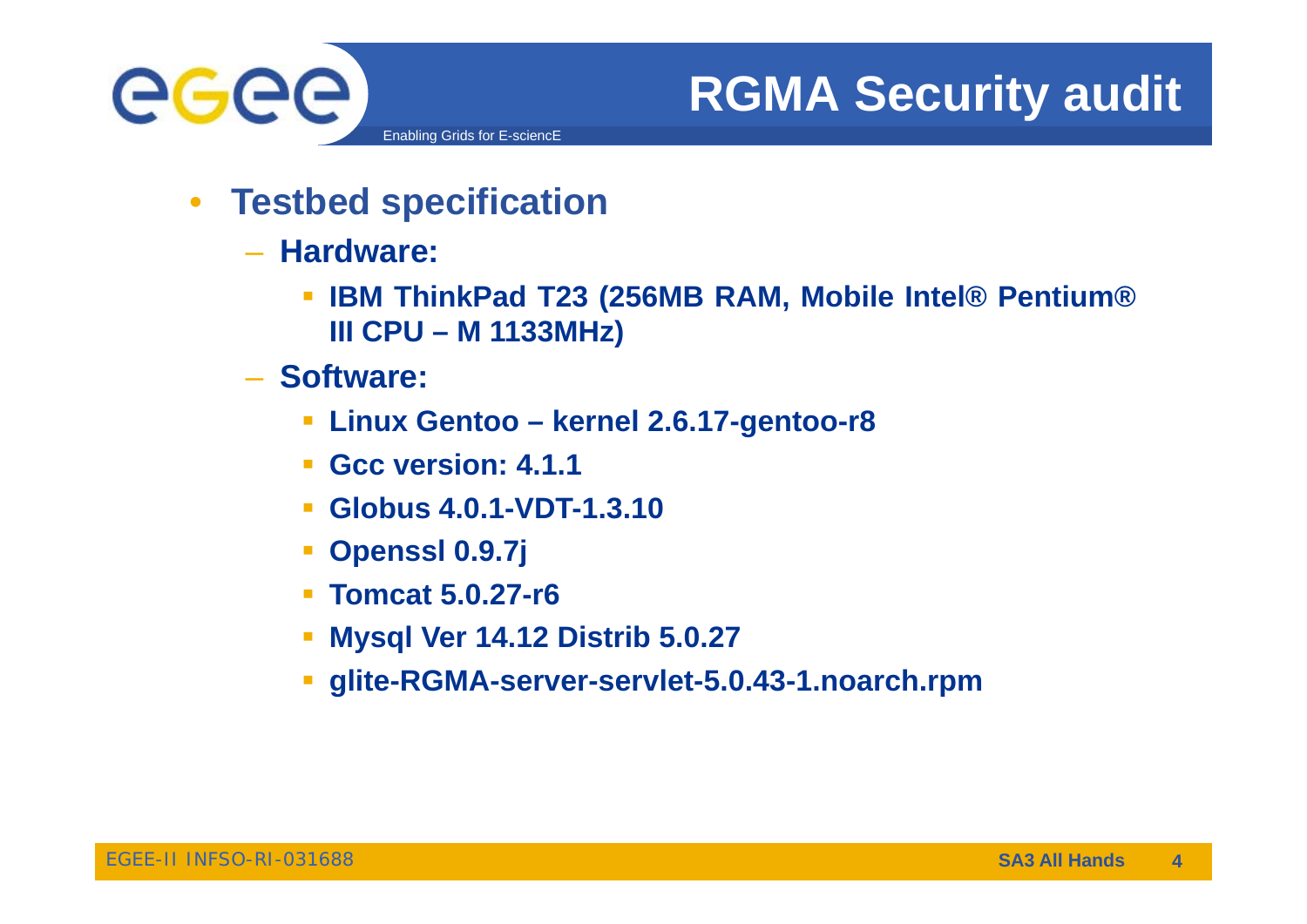

**RGMA Security audit - results**

 $\bullet$ **XSS (Cross Site Scripting)**

Enabling Grids for E-sciencE

- File: /src/org/edg/info/BrowserServlet.java
- Code:

```
String[] cols = 
 m_schemaBrowser.getColumnStrings(tableName);
  if (cols := null) \{ \ldots \}else {
   buffer.append("table name <b>" + tableName +
   " </b>") ;
   buffer.append("cannot be found in R-GMA.");
  }
– Example:
  https://localhost:8443/R-
  GMA/BrowserServlet/getQueryForm.do?tableName=<script>ale
  rt(1)</script>
```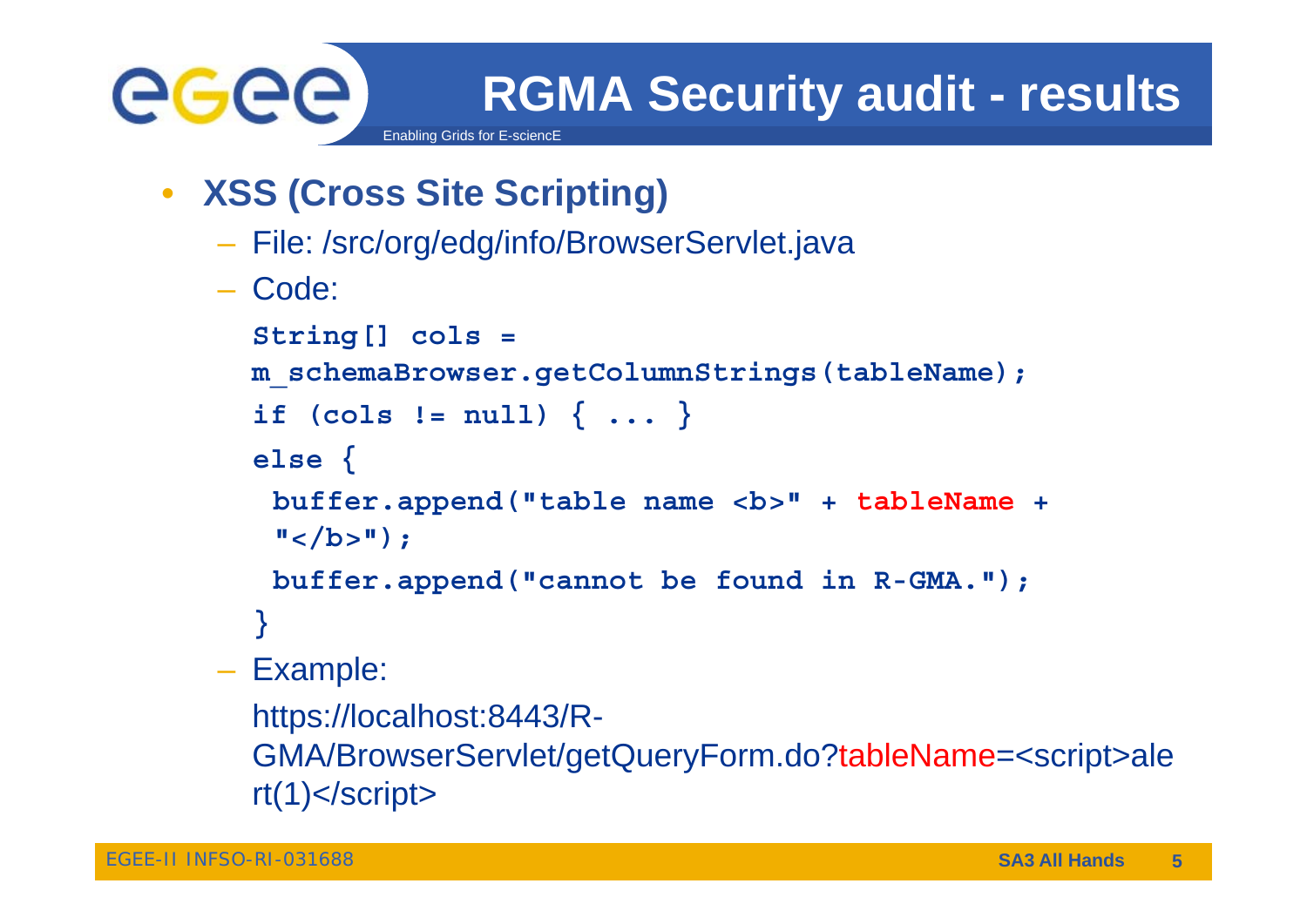

- $\bullet$  **SQL Injection:**
	- File: /src/org/edg/info/BrowserServlet.java
	- Example:
		- $\overline{\phantom{a}}$  https://localhost:8443/R-GMA/BrowserServlet/getTableInfo.do?tableName=123'%20u nion%20select%20'12312322222222222222222222222222
		- П https://localhost:8443/R-GMA/BrowserServlet/getQueryForm.do?tableName=123'%2 0union%20select%20'123123222222222222222222222
- •**Report issued**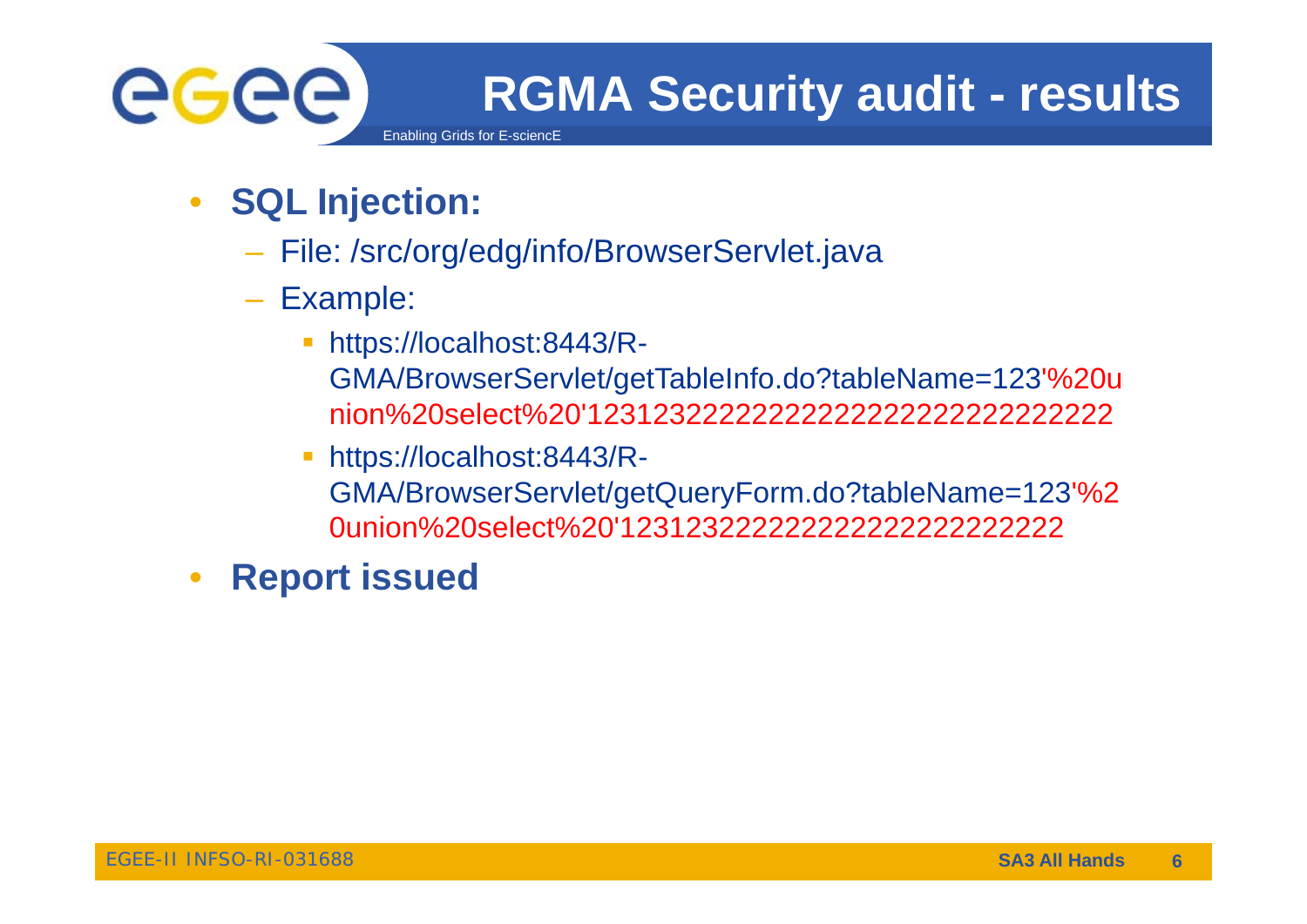# egee

# **Grid monitoring service audit**

Enabling Grids for E-sciencl

- •**http://monitoring.egee.man.poznan.pl**
- $\bullet$  **Methodology**
	- 1st stage: *black box* testing
	- 2nd stage: *crystal box* testing
- • **Testbed**
	- None productive environment
	- Crystal box: including local analysis of the source code
- • **Technologies under investigation**
	- Apache Web Server
	- PHP + MySQL
	- PHP-written libraries: JPGraph, LDAP Explorer
- •**•** Tools
	- Burp suite (Burp proxy, Burp spider)
	- Source code analyzers: pixy, RATS
	- Manual source code analysis: grep & text editors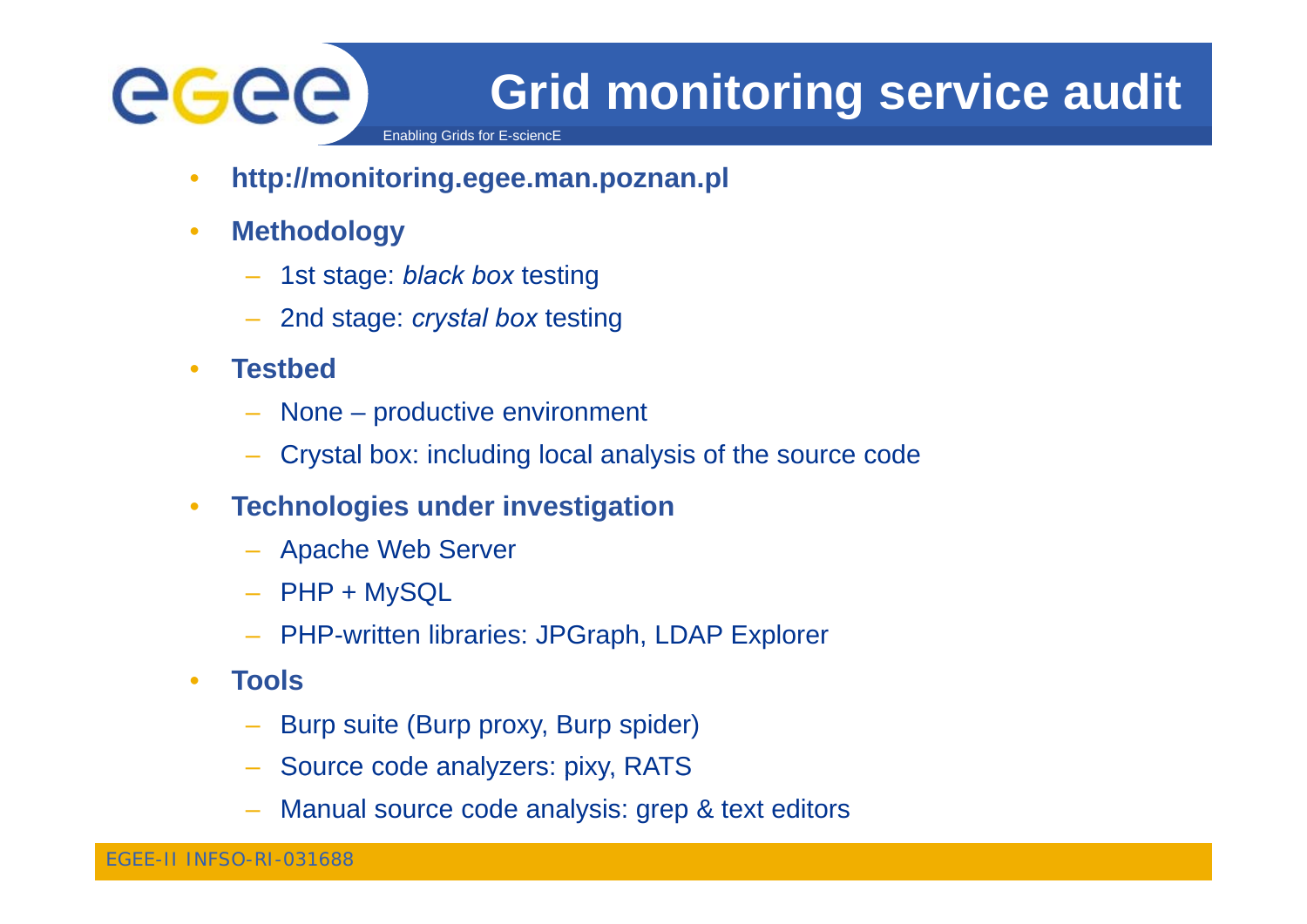

#### **Results**

- • **Two separate areas**
	- Application environment (OS, Web Server, PHP, MySQL, …)
	- –The application itself

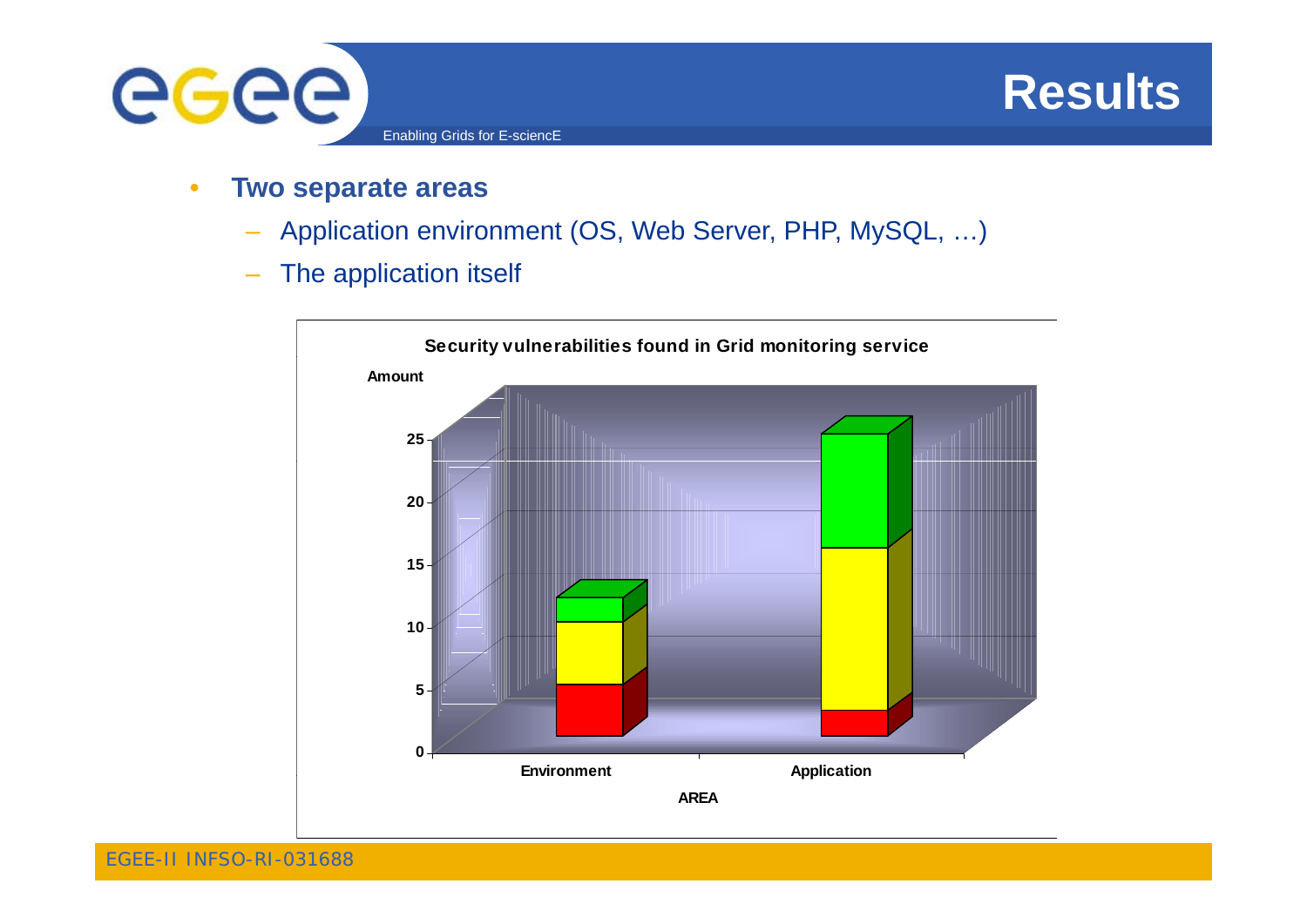

## **Found vulnerabilities**

- $\bullet$  **Source code vulnerabilities**
	- Remote Code Execution
	- XSS
	- SQL Injection
	- Directory Traversal
	- **Information Disclosure**

#### $\bullet$ **• Application environment vulnerabilities**

- Versions of software components
- Contents of configuration files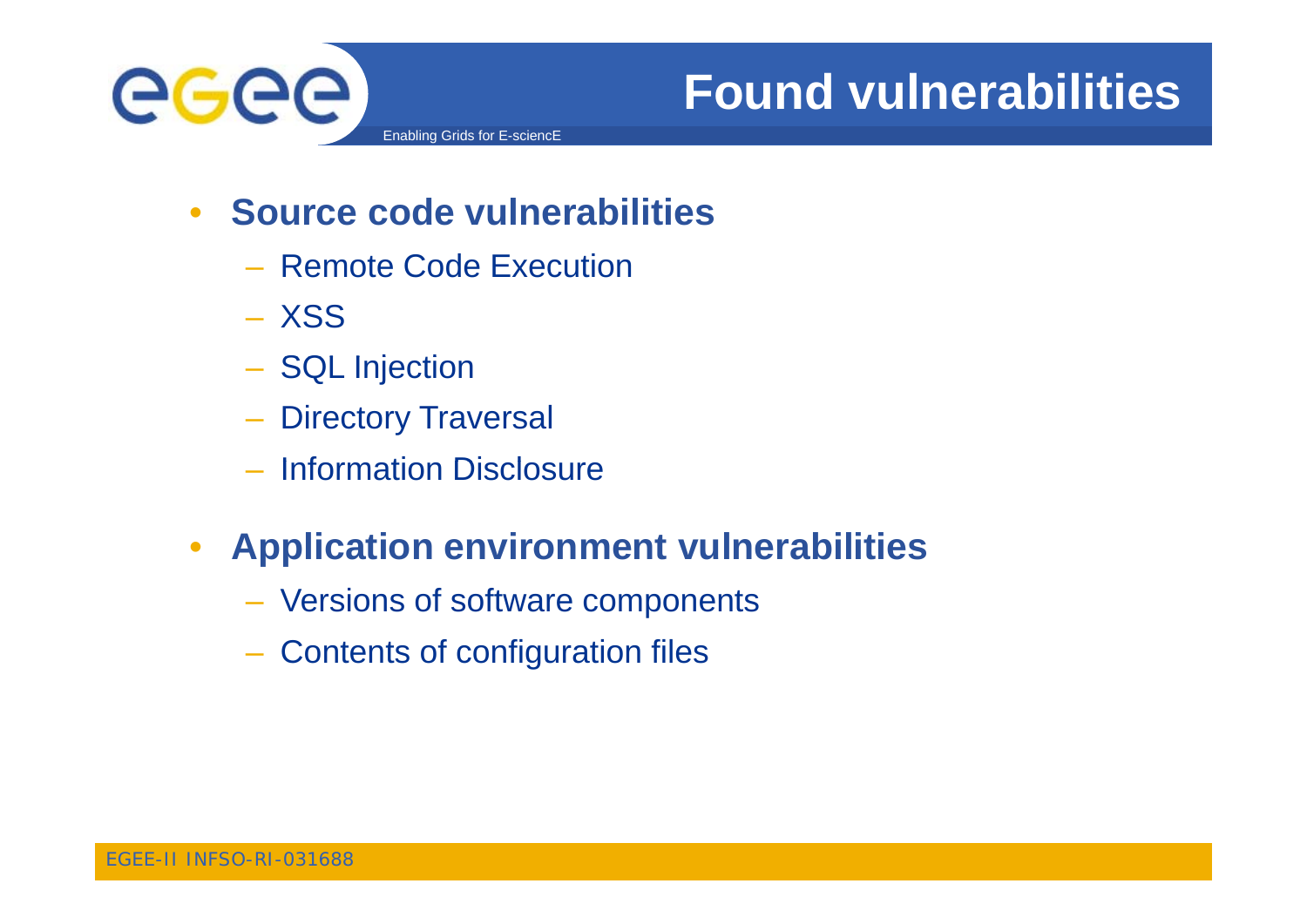

- • **Remote code execution**
	- File: http://monitoring.egee.man.poznan.pl/jobs/ping.php
	- Code:

```
$ $ host = 
_
GET[ ] 'host']
```
**... //no validation of \$host**

```
passthru ("ping -c 5 $host");
```
- Attack 1:
	- http://monitoring.egee.man.poznan.pl/jobs/ping.php?host=www.on et.pl;ls%20/etc/passwd
- Attack 2:
	- works even after securing the function with escapeshellcmd()
	- http://monitoring.egee.man.poznan.pl/jobs/ping.php?host=www.on et.pl%20-c%209999%20-s%2065510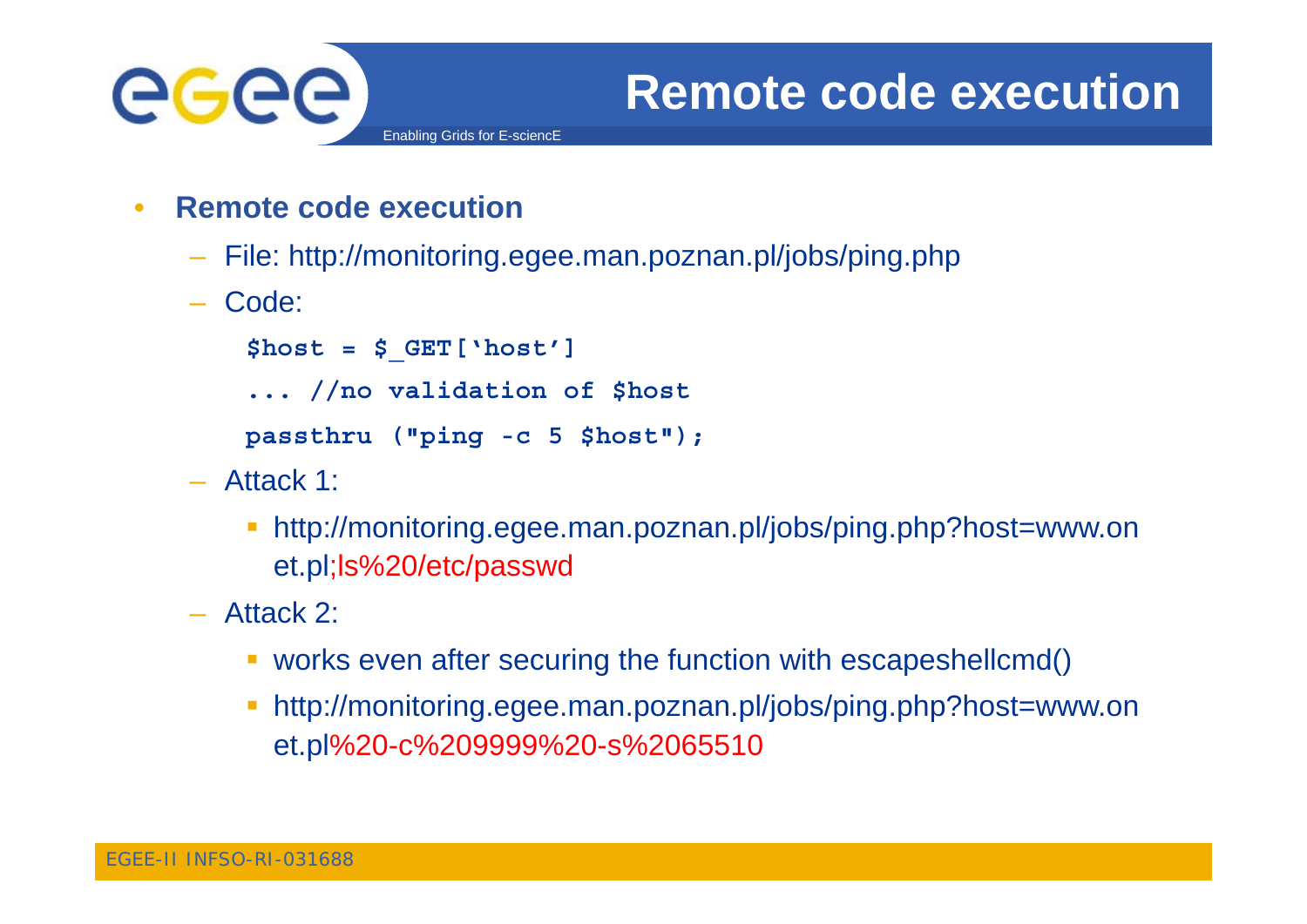

# **Reading system files**

- • **Reading (almost) arbitrary files**
	- File: http://monitoring.egee.man.poznan.pl/ldap/php/tree.php
	- Code:

```
$ $ fileID = 
_
REQ [ ]; UEST['fileID'];
```
**... //no validation of \$fileID**

**\$fullcontent = file (\$tmpdir . \$fileID);**

- The \$fullcontent is then processed in various ways
- Example:
	- **Capture the request request:**

GET /ldap/php/tree.php?actionID=expand&fileID=tmp/LEOO331mUA&row=2&...

**Craft the request to:**

GET /ldap/php/tree.php?actionID=expand&fileID=../../../../../../etc/passwd&row=2&...

 $\mathcal{L}_{\mathrm{max}}$ **See the contents of the file:**

http://monitoring.egee.man.poznan.pl/ldap/php/tmp/LEOO331mUA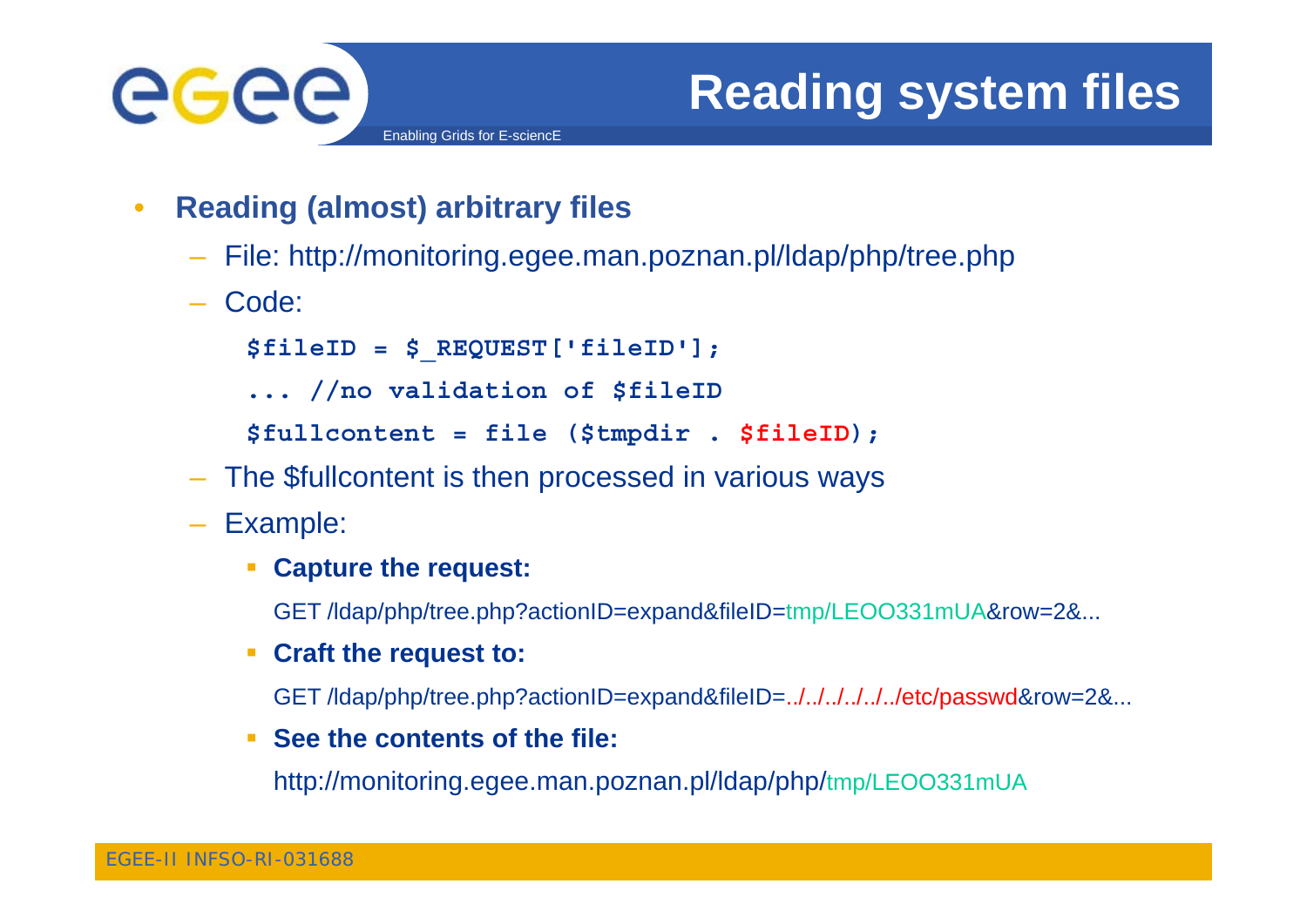

- • **Output**
	- Full report for EGEE
	- Internal PSNC report (No. 6/2007) in Polish
	- $-$  Help for building *best practices* document

#### •**Recommendations**

**- Always** filter the user input

Enabling Grids for E-sciencE

- Avoid accepting HTML tag characters < and >
- $\mathcal{L}_{\mathcal{A}}$ Always apply quotations for parameters in database queries
- $\blacksquare$ Take care when calling external programs
- e. Filter the database **output** as well!
- Be careful with the software versions and updates
- –Don't use components with security vulnerabilities
- Apply appropriate configuration of software components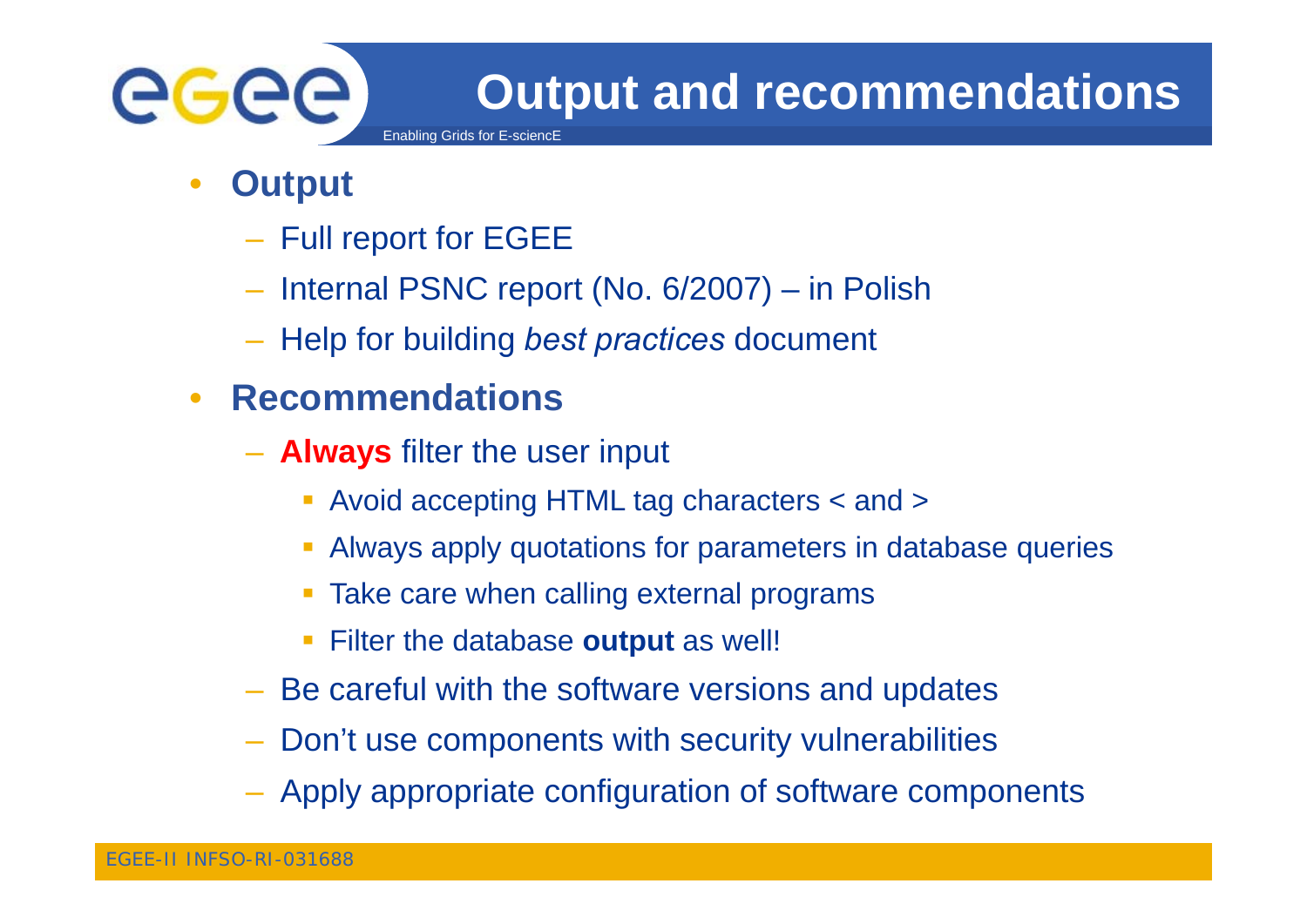

## **Security best practices**

- $\bullet$  **Defence in depth** 
	- Everyone must care
- **2 parts:**
	- –- For developers
	- For administrators
- **The document will contain (but will not be limited to) some recommendations from the Grid monitoring application security audit**

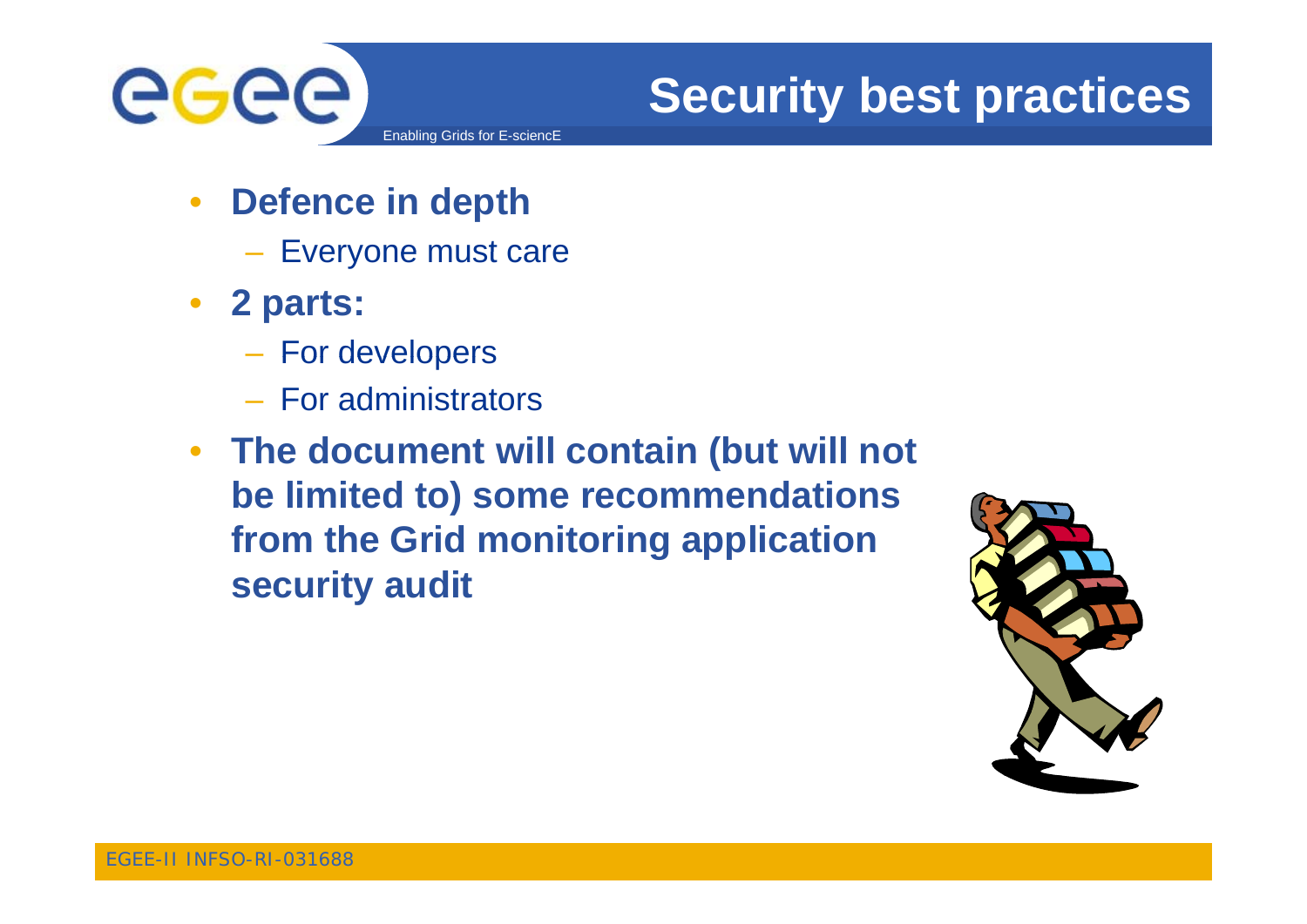



- • **The nearest schedule for security:**
	- –Dec 2007: VOMS server instance - verifying old vulnerabilities
	- –Dec 2007 / Jan 2008: LFC – security tests report
	- Dec 2007 / Jan 2008: *Best practices* document
	- Dec 2007 / Jan 2008: VOMS test scripts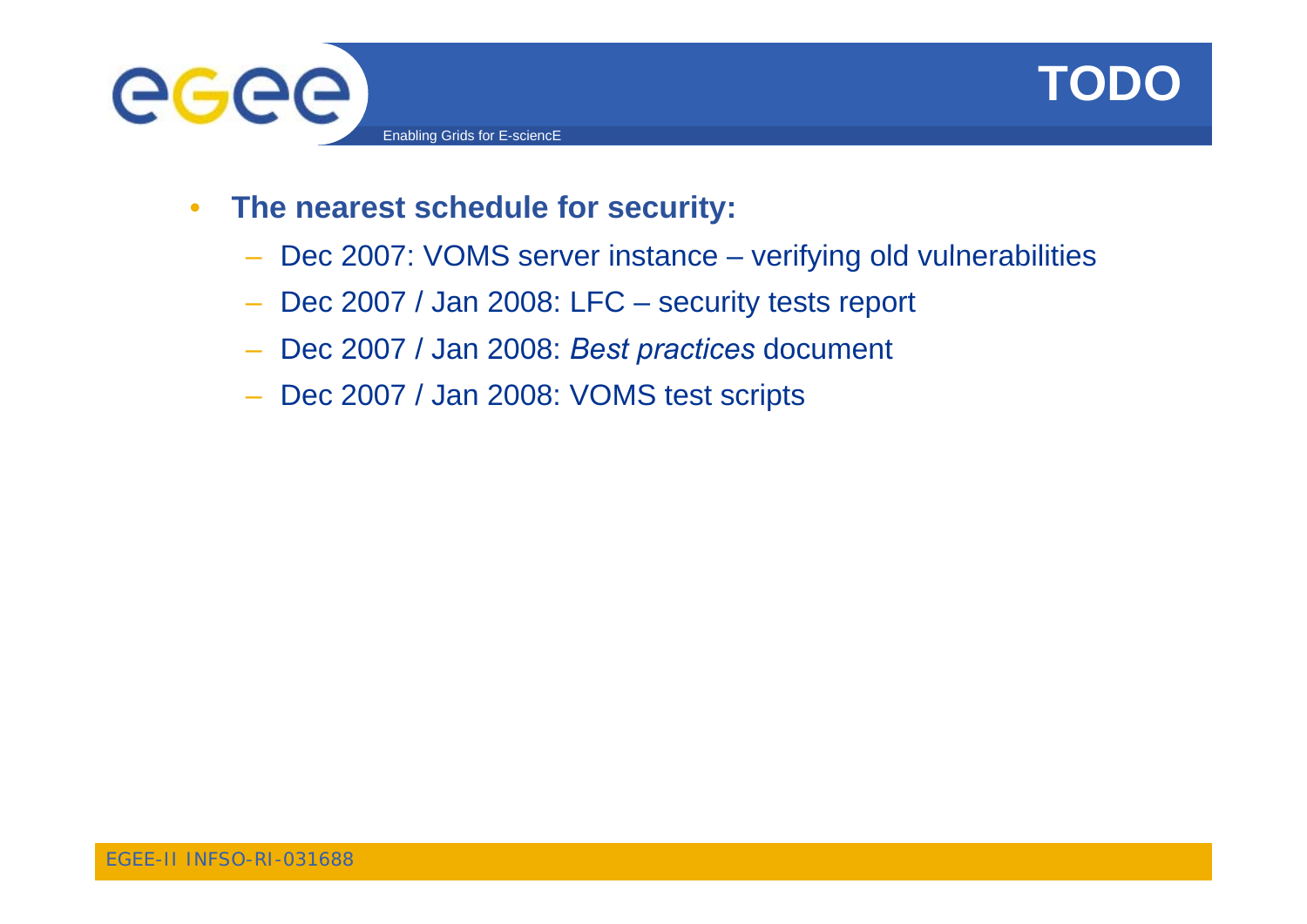

# **Porting**

#### Rafał Lichwała, Adrian Stelmaszyk

**Poznan Supercomputing and Networking Center** 

SA3 All Hands Meeting, Dublin, December 2007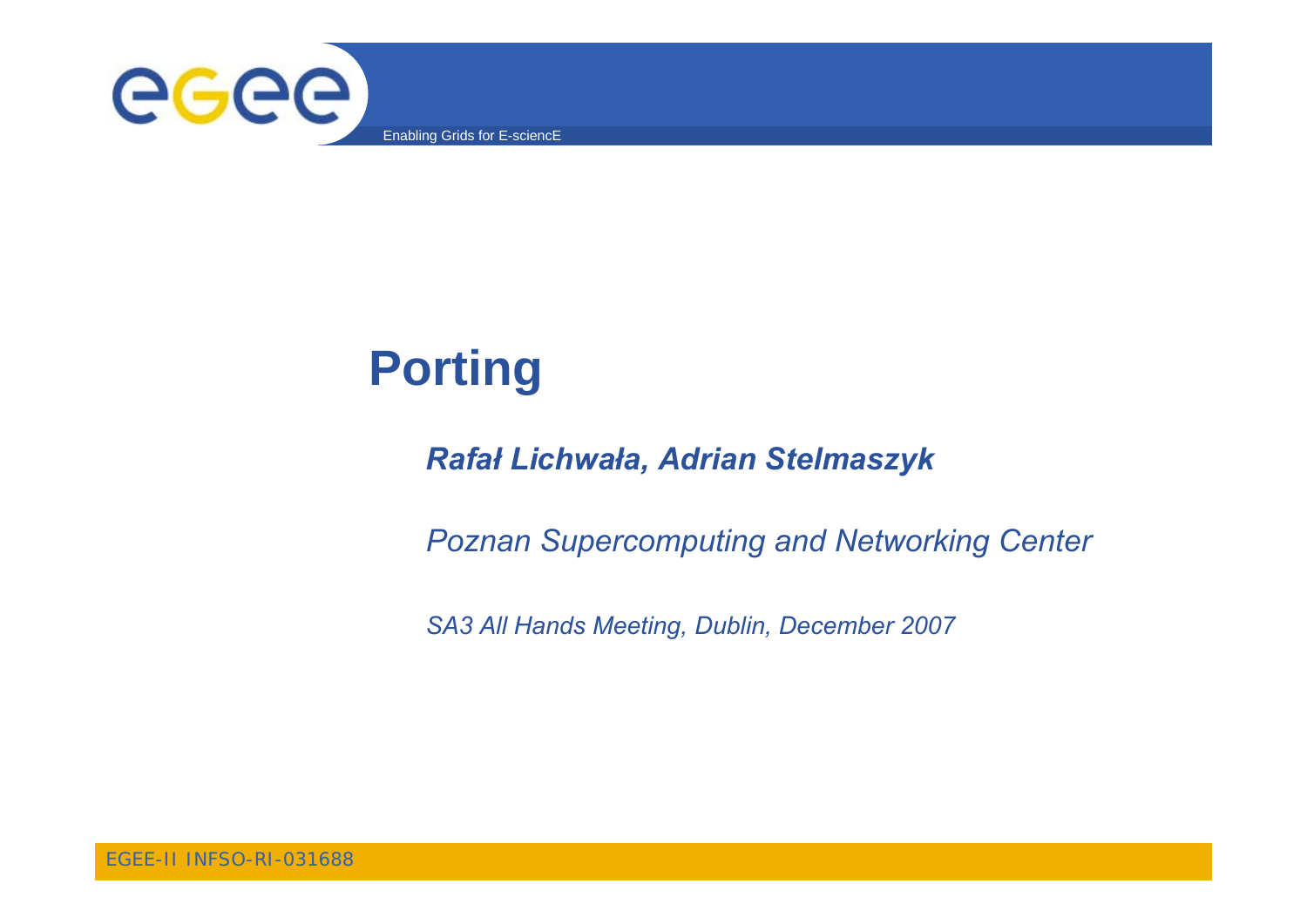

- $\bullet$ **Etics bug that has been reported – fixed;**
- $\bullet$ **Eti Cli t i Etics Client version: 1.2.3-1;**
- $\bullet$  **Two main steps before we will be able to build <sup>a</sup> first Debian-4 x86\_64 gLite WN package:**
	- **Preparing open source externals in Etics repository;**
	- –**Building and preparing VDT externals;**
- **... then we should start the real porting... :)**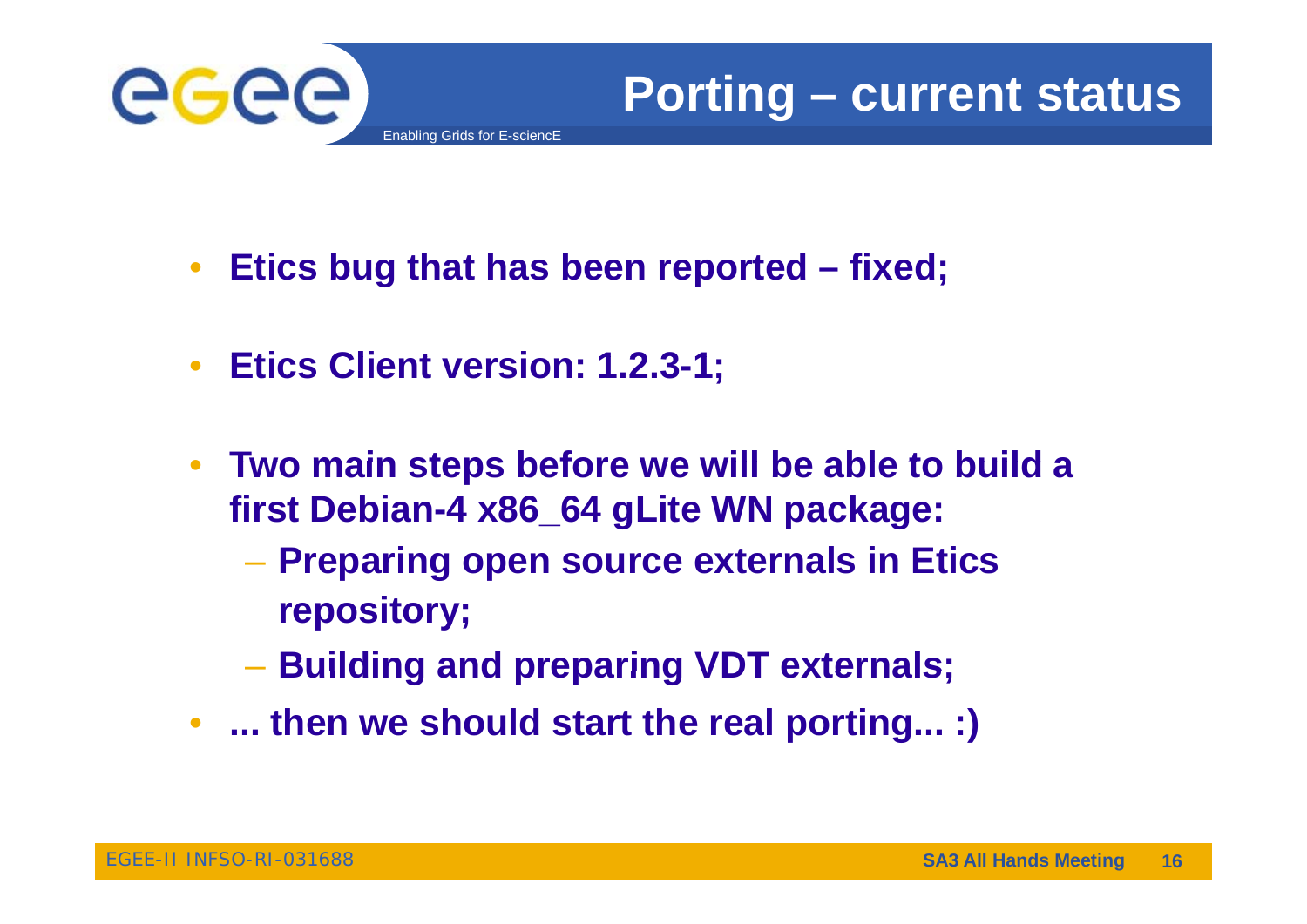

- $\bullet$  **Most of them have their equivalents for Debian-4 x86 \_ 64**
- **Sometimes small modifications have been needed: have**
	- **package renaming**
	- –**removing unnecessary libraries**
	- **modification of directory tree structure**
- **All those externals have been installed and prepared for Etics repository as binary packages for debian debian4 platform**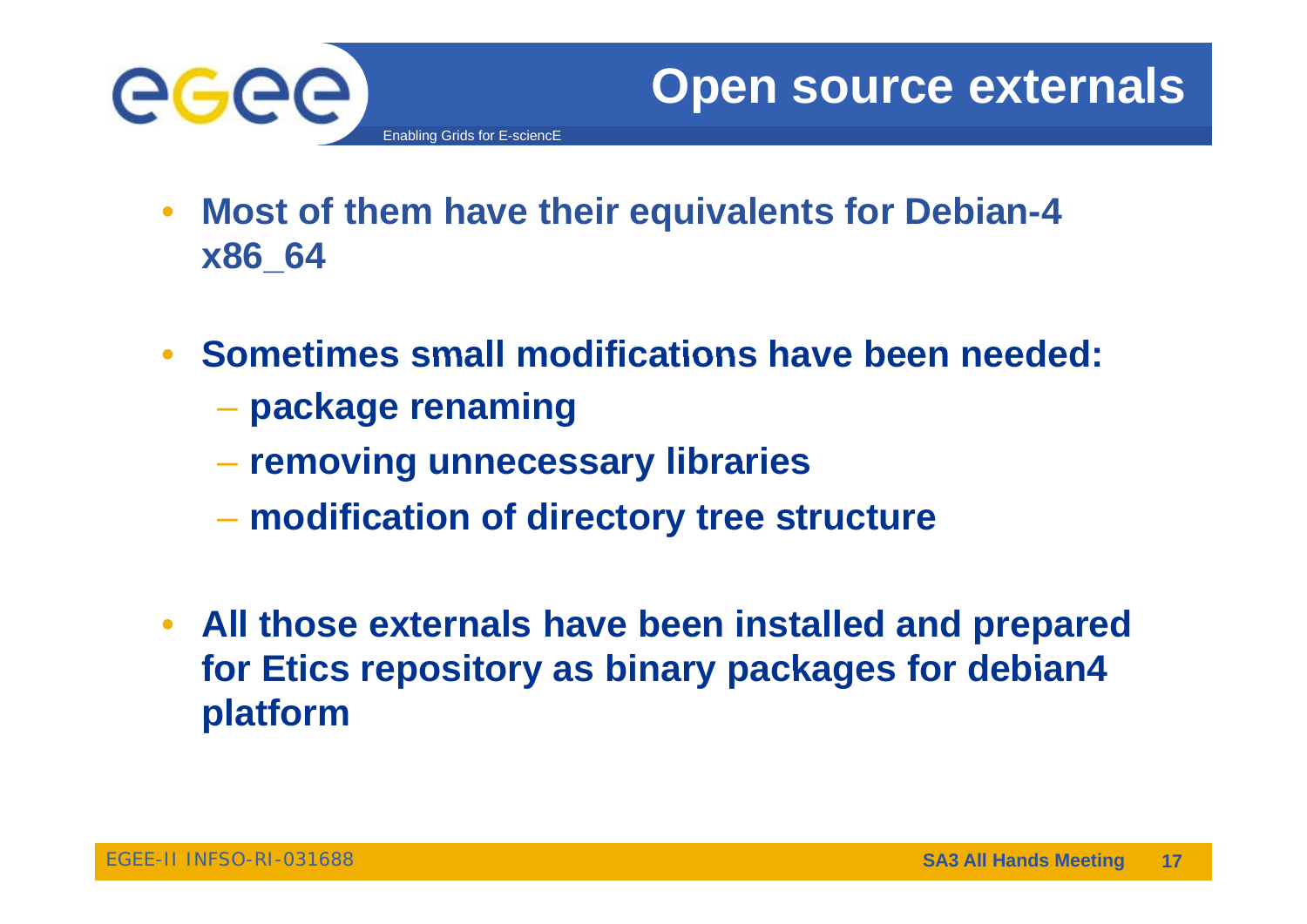

- **VDT does not support Debian4 – They "... plan to build**  it for VDT 1.8.2 in a couple of months..."
- **We decided to prepare our own VDT packages:**
	- – **building VDT 1 8 1 on Debian basing on pacman 1.8.1 and x86\_64 packages from RHEL-5**
	- – **process failed failed – problem has been reported to VDT reported Team – no solution till now...**
	- **successful installation from RHEL RHEL-4 but many 4 packages not fully compatible with the required libraries – process abandoned**
	- **Preparing for VDT building from sources – in progress ...**